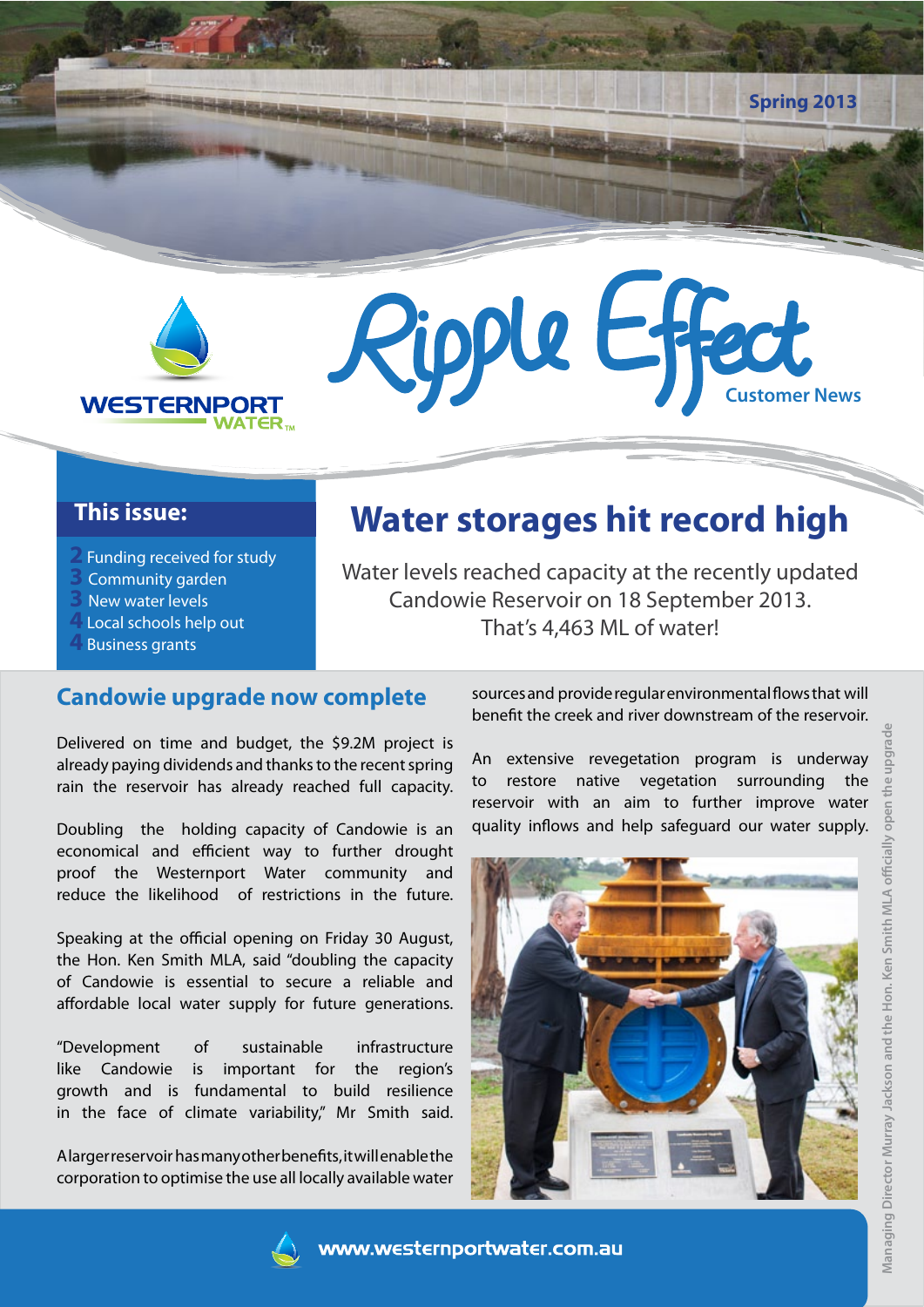## **From the Managing Director**



After many years of consultation, planning and construction we have finally doubled the capacity of Candowie Reservoir.

The upgrade moved into completion in July 2013, with the official opening ceremony held on 30 August 2013 by the Hon. Ken Smith MLA and attended by community members, local dignitaries, project members, as well as past and present Westernport Water employees.

I would like to take this opportunity to thank the community for supporting this major undertaking which secures the region's water supply well into the future.

A number of community events surrounded the opening, including a successful community open day attended by

### **Success! Funding received for study**

The Office of Living Victoria has made available funding for Victorian Water Corporations investing in innovative water management solutions.

A number of corporations applied for the funding, and with a rigorous submission and approval process, only very few were successful. We are pleased to announce that Westernport Water, the smallest Water Corporation in Victoria, is one of these successful applicants.

Over the following 12 months we will be conducting investigative research and feasibility studies on localised 'Whole-of-Water Cycle' solutions for the San Remo district considering the needs of the region, efficient use and management of the various water supplies, researching current and future technologies, and the ability to apply these solutions to other localised and remote areas.

With the significant development forecast in the next decade now is the time to begin planning to develop

over 100 people, and a tree planting exercise where Landcare and local schools helped plant over 2,000 trees aimed at further improving water quality.

Our application to the Office of Living Victoria to secure grant funding towards an investigation into the 'Whole-of-Water Cycle Management' for the developing townships of San Remo & Newhaven was successful. This study aims to deliver smarter options towards the capture, management and utilisation of available water resources. During the study we will be liaising with the residential and business community to both inform and gain your important feedback.

It was a positive year for water quality also, with our improvement activities producing promising results. Our performance reported in the Corporation's 2013 Annual Report indicate a 54% reduction in taste and odour complaints.

Our Annual Report is now available, it documents the Corporation's performance throughout the year, and highlights our commitment and ability to deliver on key infrastructure and water security projects. Lastly, I would like to congratulate our team on another great year.

sustainable solutions to meet the areas growing needs.

This is great news for San Remo and a unique opportunity for Westernport Water to become a leader in smart and innovative water management for all regional Water Corporations.



2 Boys Home Road, Newhaven VIC 3925 1300 720 711 (2) Mon-Fri 8:30am - 5pm



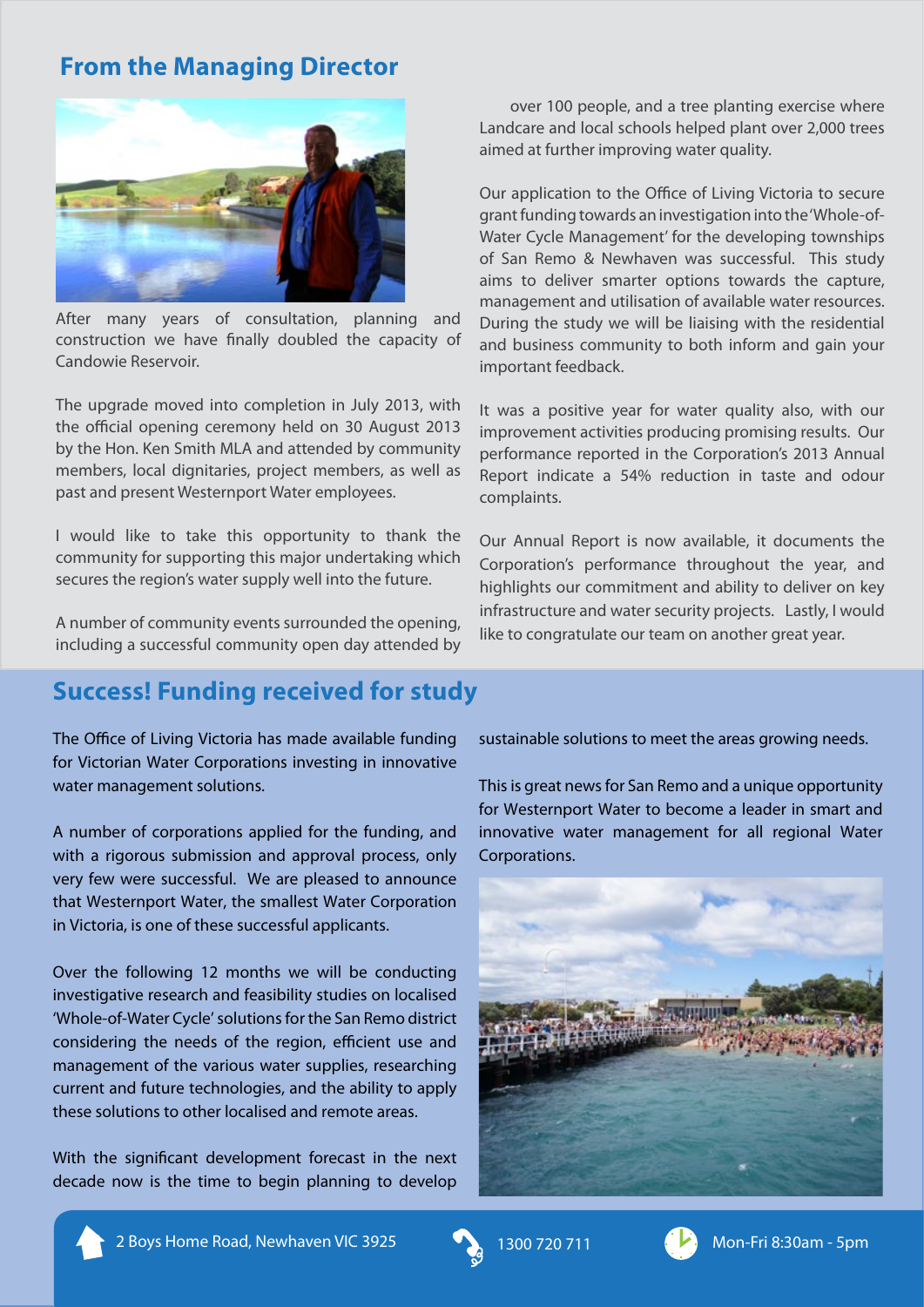## **Community garden contributing to healthy communities**

With an emphasis on building liveable and healthy communities, the Phillip Island Community Orchard plans to be a community-run project that aims to share, inspire, educate and engage the local community. Located in Wimbledon Heights, this vacant one hectare parcel of land will be transformed into an attractive and sustainable orchard and garden, which will demonstrate how recycled water can provide for safe and healthy food production.

The concept and idea of a larger scale community garden was first introduced to Westernport Water by a small group of dedicated community gardeners known as the Island Orchard Co-op. In addition, other organisations and community groups have expressed their support and in particular Bass Coast Landcare Network and Phillip Island Landcare Group who are planning to setup a native and indigenous demonstration site.

It's only early days, however this is proving to be a very exciting community project. We will be consulting with the various stakeholders and the local community over the coming months for their ideas and input during the lead up to an official community open day.

Prospective gardeners and enquires about joining the community orchard and garden project should contact Geoff Russell at Westernport Water on 5956 4140, alternatively a copy of a volunteer registration pack will be available on the Westernport Water website in the coming weeks.







#### **New sign - new water level**

To aid in the education leading up to changing the reservoir level, we created discussion in the community by communicating the old water level on our billboard over 100%. Whilst many customers understood why it was over 100%, some were left wondering . The good news is everything over 100% was additional water.

Project completion and the official opening of the Candowie Reservoir upgrade were held on Friday 30 August 2013 marking the commencement of the new reservoir capacity of 4463 megalitres, a new billboard was erected and the percentage adjusted accordingly. And on the 19th of September water levels reached 100%, a momentous achievement for the community leading into the summer period.

Providing for the community, the new billboard has a designated space for **local not-for-profit**  organisations to advertise events throughout the year, and is provided as a form of sponsorship for successful applicants.

Please contact Geoff Russell, Communications & Public Relations Manager on 5956 4140 or email grussell@westernportwater.com.au to discuss your promotional needs.